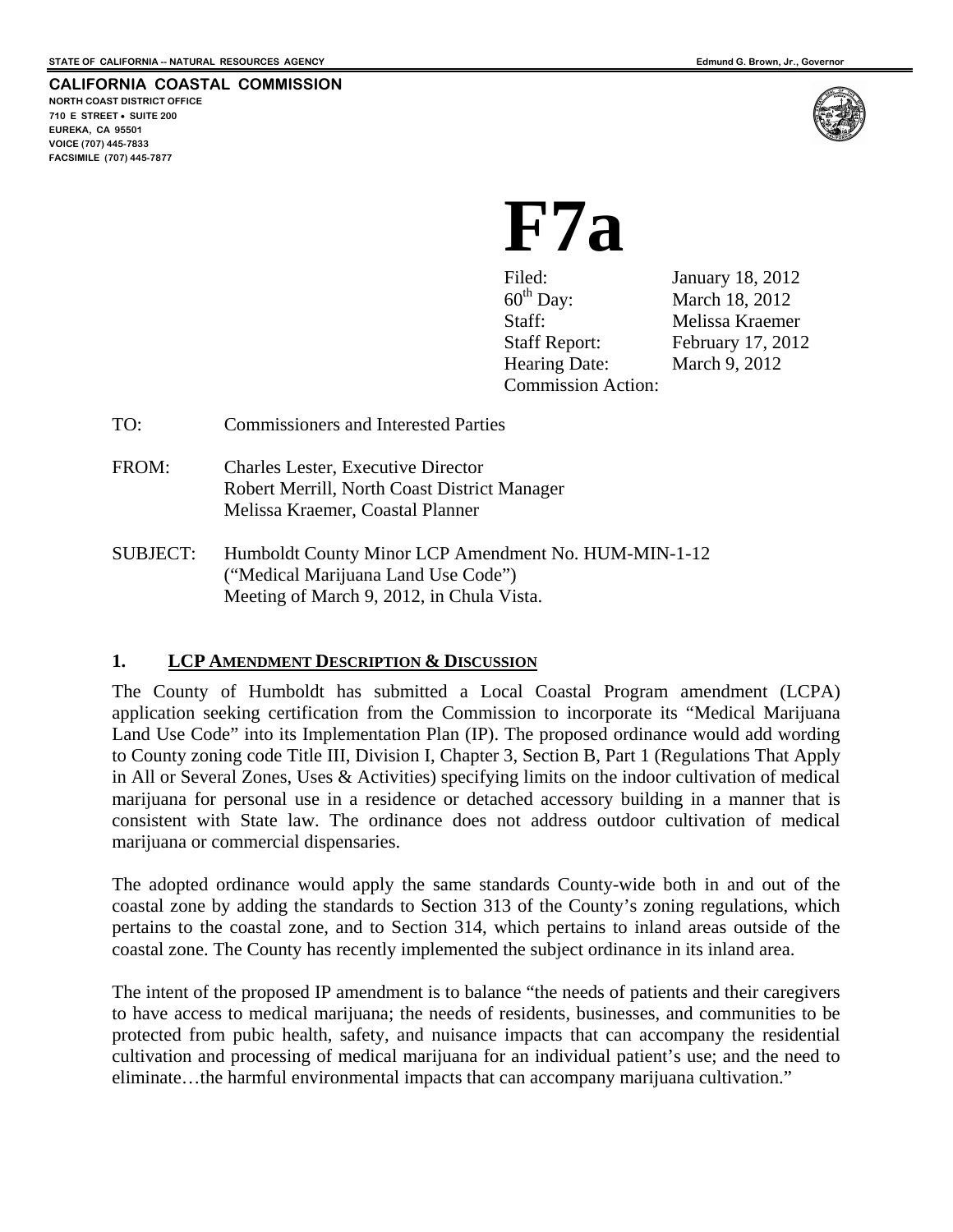The proposed new IP language would include numerous standards and restrictions regulating a qualified patient's indoor residential cultivation of medical marijuana for that patient's personal use with the intent of eliminating the potential nuisance and health and safety impacts associated with marijuana cultivation and processing. Such health and safety impacts include, but are not limited to, the following: residential fires from overloaded or improperly modified electrical systems used to power grow lights and exhaust fans for the cultivation of marijuana; soil and water contamination due to leaks and improperly stored fuels and supplies for generators used to power grow lights and fans for off-the-grid marijuana grows; excessive energy consumption to power the lights, fans, and other systems needed for a large indoor marijuana growing operations; conversion of rental houses to grow structures and associated deterioration of neighborhood character; and odor nuisances interfering with neighboring owners' use and enjoyment of their property.

The proposed new standards and restrictions regulating a qualified patient's indoor residential cultivation of medical marijuana for that patient's personal use include, but are not limited to, the following: (1) medical marijuana cultivation in a residence or detached accessory building shall not exceed 50 square feet or 10 feet in height per residence on a parcel; (2) a total of 50 square feet of indoor medical marijuana cultivation for personal use, which does not exceed 10 feet in height, is permitted for each residence on a parcel, regardless of whether the cultivation occurs in a residence or in a detached accessory building; (3) the medical marijuana cultivation and processing area in the residence or detached accessory building shall be indoors, posted with a legible copy of the individual patient's medical marijuana recommendation, secured against unauthorized entry, and maintained for the exclusive use of the qualified patient; (4) grow lights for medical marijuana cultivation for personal use in a residence or a detached accessory building shall not exceed 1,200 watts total; (5) all electrical equipment used in the indoor cultivation of medical marijuana in a residence or a detached accessory building shall be plugged directly into a wall outlet or otherwise hardwired; (6) the use of gas products for indoor medical marijuana cultivation or processing in a residence or a detached accessory building is prohibited; (7) no toxic or flammable fumigant shall be used for indoor cultivation of medical marijuana in a residence or a detached accessory building unless the requirements of Section 1703 of the California Fire Code have been met; (8) to minimize odor, the medical marijuana cultivation area shall be, at a minimum, mechanically ventilated with a carbon filter or other superior method; (9) from a public right of way, neighboring properties, or neighboring housing units, there shall be no visual or auditory evidence of indoor medical marijuana cultivation at the residence or detached accessory building that is detectable by a person of ordinary senses; (10) no effluent, including but not limited to waste products, chemical fertilizers, or pesticides shall be discharged into drains, septic systems, community sewer systems, water systems, or other drainage systems, including those that lead to rivers, streams, and bays as a result of indoor residential cultivation of medical marijuana; and (11) a waterproof membrane or other waterproof barrier shall be installed in the cultivation area or beneath individual plants to protect the floor of the indoor cultivation area from water damage.

The proposed IP amendment places limits on an activity that is already taking place. State law allows for the cultivation and possession of medical marijuana for the personal use of a qualified patient without fear of criminal prosecution against the patient, the patient's caregiver, or the physician who recommended medical marijuana for the patient. The cultivation of medical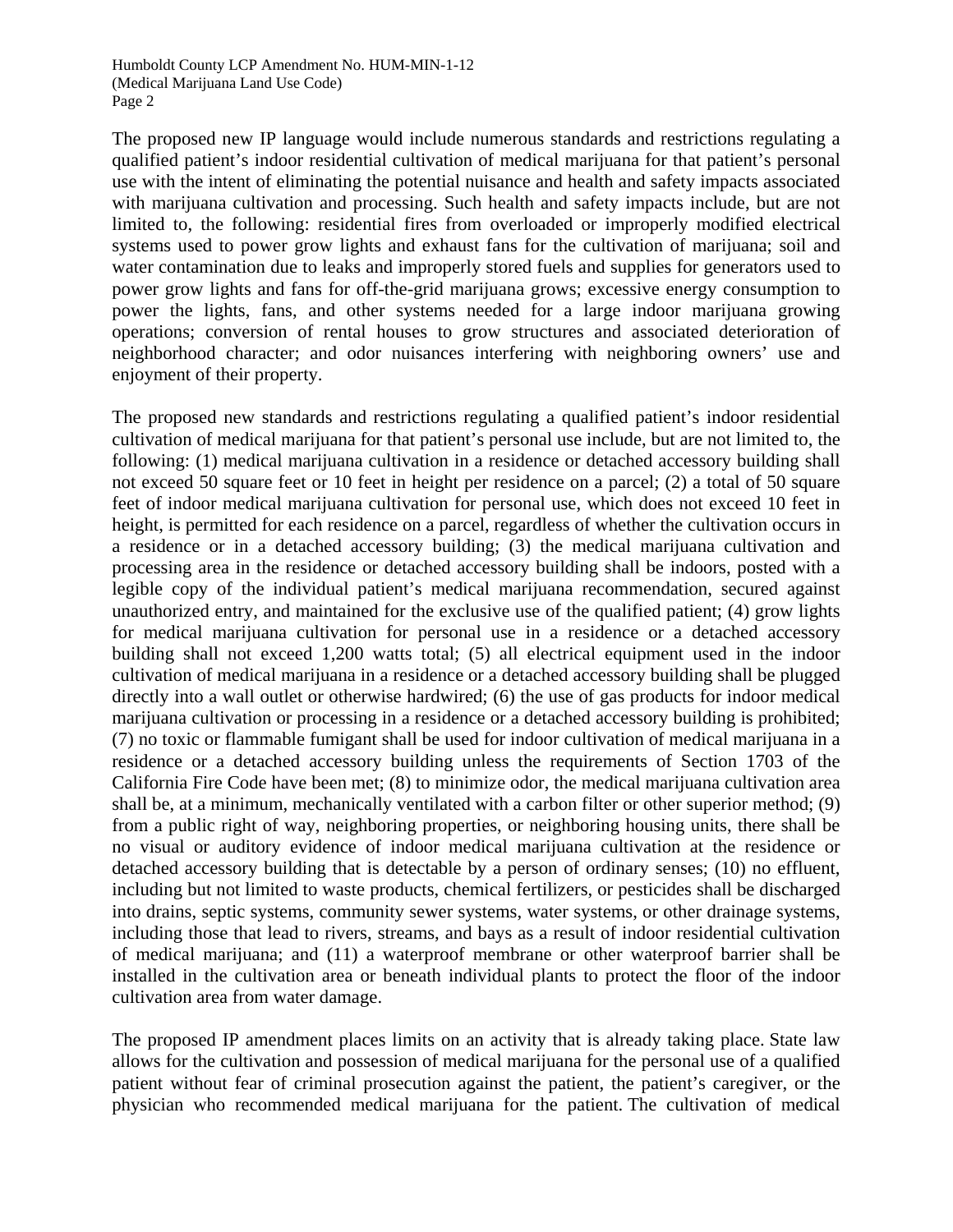Humboldt County LCP Amendment No. HUM-MIN-1-12 (Medical Marijuana Land Use Code) Page 3

marijuana for the personal use of a qualified patient on residential property consistent with State law is an activity that can be considered to be part of the residential use of the property. Thus, the proposed IP amendment does not change the kind, location, intensity, or density of a use that has been found consistent with the land use plan. Rather, the proposed amendment adds wording to the zoning code making the allowance for a particular indoor land use in several zones more specific. Interior improvements to an existing single family structure to accommodate medical marijuana cultivation performed consistent with the proposed ordinance in most cases would not require a coastal development permit (CDP). Section 30610(a) of the Coastal Act and the County's coastal zoning regulations exempts improvements to existing single family residences from CDP requirements, except for those classes of development that the Commission specifies by regulation involve a risk of adverse environmental effects and require that a permit be obtained. Only in very limited circumstances would interior improvements to an existing single family residential structure to accommodate medical marijuana cultivation performed consistent with the proposed ordinance involve a risk of adverse environmental effect and require a CDP pursuant to Commission-adopted Section 13250 of Title 14 of the California Code of Regulations. Therefore, as the proposed zoning code changes meet the criteria of a "minor amendment to an LCP" as defined under Section 13554(a) of the Commission's administrative regulations (14 CCR §§13001 *et seq*.), the Executive Director finds the proposed amendment to be consistent with the Coastal Act and minor in nature.

# **2. PUBLIC PARTICIPATION & COMMISSION REVIEW**

The proposed LCP amendment was the subject of local public hearings before the County Planning Commission and the Board of Supervisors. All of these public hearings were properly noticed to provide for adequate public participation. The LCP amendment submittal was filed as complete on January 18, 2012 and is consistent with Section 30514 of the Coastal Act and Section 13553 of Title 14 of the California Code of Regulations. Copies of the Board of Supervisors' adopted resolution and ordinance are attached as Exhibits Nos. 1 and 2.

The Executive Director has determined that the proposed LCP amendment is "minor" in nature under Sections 13554 and 13555 of the Commission's regulations, since the amendment would not result in a change to the kind, density, or intensity of use of land in the affected area. The Executive Director informed all interested parties by mail of his determination on February 17, 2012. The Commission will consider the Executive Director's determination at the March 9, 2012 meeting in Chula Vista. At that time, the Executive Director will report to the Commission any objection to the determination that is received within ten days of the posting of this notice. Anyone wishing to register an objection to the Executive Director's determination that the proposed LCP amendment is "minor" should contact Melissa Kraemer at (707) 445-7833 at the Commission's North Coast District Office in Eureka by March 5, 2012.

If one-third of the appointed members of the Commission so requests, the Executive Director's determination that the proposed amendment is minor shall not become effective, and the amendment shall be processed as a "major" LCP amendment consistent with Section 13555(b) of the Commission's regulations. In that event, staff recommends that the Commission extend the time period for Commission action on the proposed LCPA pursuant to Section 30517 of the Coastal Act, as Commission action must otherwise occur by March 18, 2012 (within 60 days of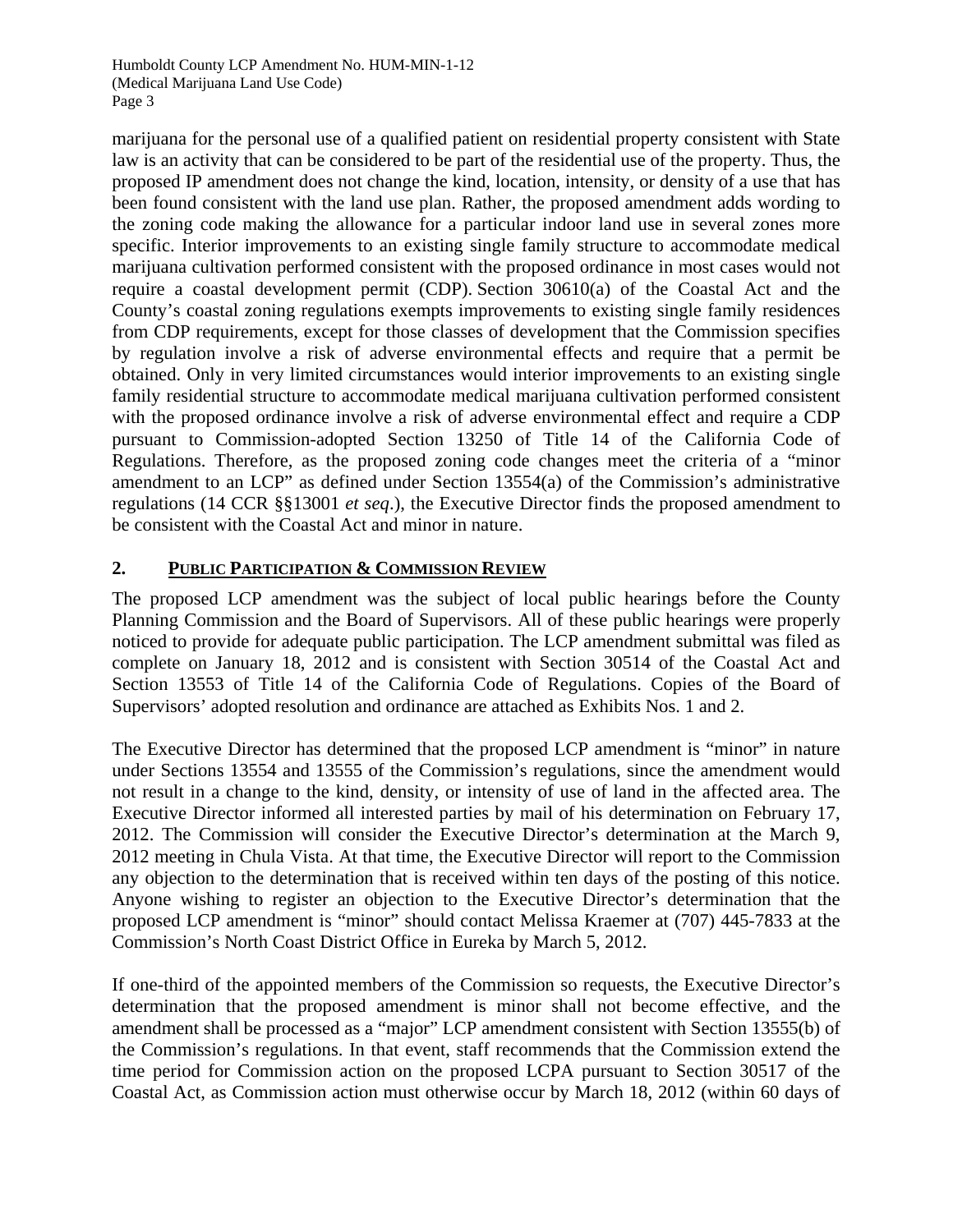Humboldt County LCP Amendment No. HUM-MIN-1-12 (Medical Marijuana Land Use Code) Page 4

filing). If the Commission concurs with the Executive Director's determination that the LCP amendment is minor in nature, then the amendment shall take effect ten working days after the Commission meeting and notice to Humboldt County consistent with Section 30514(c) of the Coastal Act.

# **3. STAFF RECOMMENDATION**

Staff recommends that the Commission concur with the Executive Director's determination that the LCP amendment is minor.

# **4. ADDITIONAL INFORMATION**

For further information, please contact Melissa Kraemer at the North Coast District Office (707) 445-7833. Correspondence should be sent to the district office at the letterhead address.

# **5. EXHIBITS (ATTACHED)**

- 1. County Resolution No. 11-92 Submittal of LCP Amendment Application
- 2. County Ordinance No. 2468 Medical Marijuana Land Use Code Text Amendment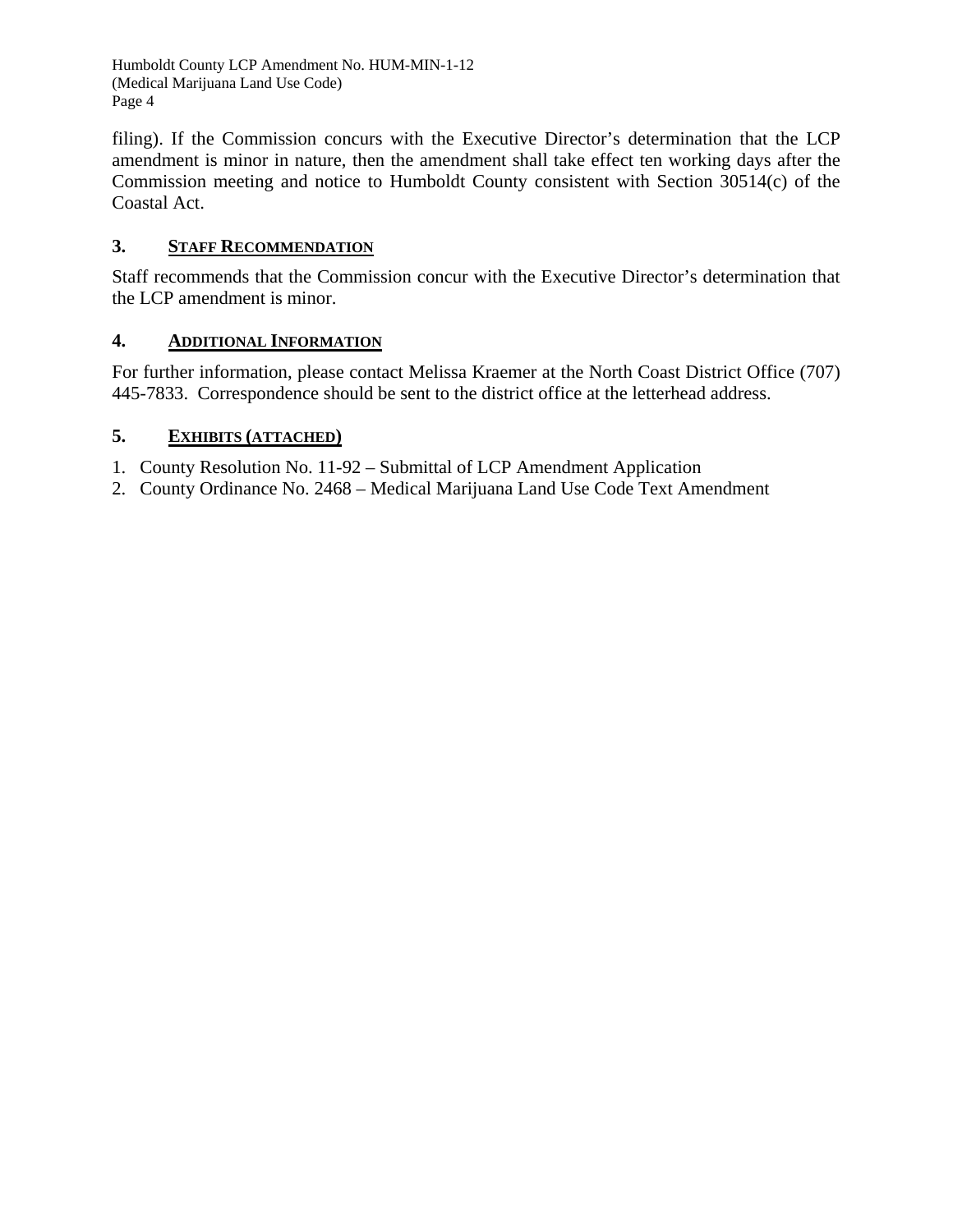#### BOARD OF SUPERVISORS, COUNTY OF HUMBOLDT, STATE OF CALIFORNIA Certified copy of portion of proceedings; meeting on December 13, 2011

#### **RESOLUTION NO. 11-92**

RESOLUTION MAKING FINDINGS PURSUANT TO THE CALIFORNIA ENVIRONMENTAL QUALITY ACT (CEOA) AND ADOPTING AN ORDINANCE ADDING SECTION 313-55.1 AND SECTION 314-55.1 TO THE HUMBOLDT COUNTY ZONING CODE, RELATING TO THE REGULATION OF INDOOR 'PERSONAL-USE' **CULTIVATION WITHIN A RESIDENCE** 

WHEREAS, California Government Code Section 65853 and Section 312-50 et seq. of the Humboldt County Code sets forth the manner is which a zoning ordinance may be amended; and

WHEREAS, Community Development Services - Planning Division has reviewed and circulated a draft of Phase I of the Ordinance which amends Chapter 3 and Chapter 4 of Title III of the Humboldt County Code, Regulations Inside and Outside the Coastal Zone, in particular Sections 313-55.1 & 314-55.1, relating to the regulation of Indoor 'Personal Use' cultivation within a residence; and

WHEREAS, Community Development Services - Planning Division has submitted documentation showing that the proposed ordinance amendments to the County Regulations will not have a significant effect on the environment pursuant to Sections 15061(b)(3) of the California Environmental Quality Act (CEQA) Guidelines; and

WHEREAS, Community Development Services - Planning Division's staff report includes evidence in support of finding that the proposed Ordinance is consistent with requirements of Section 65853 of the California Government Code and Section 312-50 et seq. of the Humboldt County Code; and

WHEREAS, on January 6<sup>th</sup>, February 3<sup>rd</sup>, May 12<sup>th</sup>, and August 18<sup>th</sup> 2011, the Humboldt County Planning Commission held public hearings on the proposed ordinance revisions to receive other evidence and testimony; and

WHEREAS, the Planning Commission has reviewed and considered said reports and other testimony presented to the Commission, and on August 18, 2011 recommended that the Board of Supervisors not approve the proposed ordinance amendments; and

WHEREAS, the Board of Supervisors on November 15, 2011 and December 13, 2011 held public hearings to consider the proposed ordinance amendments at which time all persons wishing to give testimony on the matter were heard.

NOW, THEREFORE, be it resolved, determined, and ordered by the Board of Supervisors, based on Community Development Services - Planning Division staff reports, supplemental reports, testimony presented at the public hearing(s), and having considered the recommendation of the Planning Commission, that the Board:

- 1. Finds that the Ordinance which amends Chapters 3 and 4 of Title III of the Humboldt County Code. Regulations Inside and Outside the Coastal Zone, in particular the addition of section 313-55.1 and section 314-55.1, relating to the regulation of Indoor 'Personal Use' cultivation within a residence, has been reviewed for compliance with requirements of CEQA, and the amendments have been determined to be categorically exempt from CEQA pursuant to Section 15061(b)(3) of CEQA Guidelines, and could not have a significant effect on the environment.
- 2. Makes the findings for approval of the amendments to the Zoning Regulations (Case No.: OR-11-01) based on the evidence submitted and further finds that the Local Coastal Program Amendment will be carried out in accordance with the Coastal Act.

## **EXHIBIT NO. 1**

**APPLICATION NO.** 

**HUM-MAJ-1-12 HUMBOLDT COUNTY LCP AMENDMENT COUNTY RESOLUTION NO.** 11-92 (1 of 2)

 $\sim$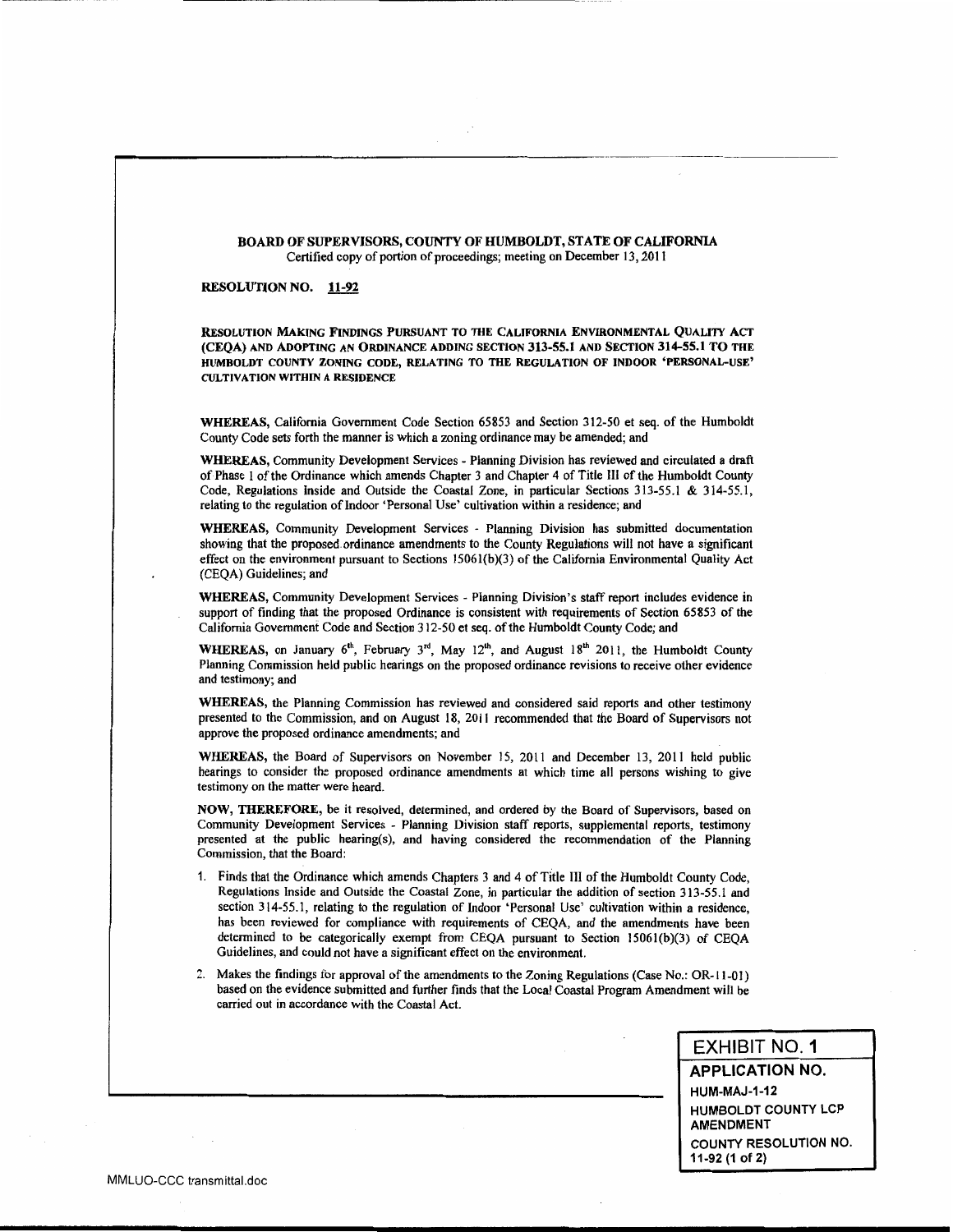3. Approves and adopts Ordinance No. 2468 which amends Chapters 3 and 4 of Title III of the Humboldt County Code, Regulations Inside and Outside the Coastal Zone, in particular Section 313-55.1 & 314-55.1, relating to the regulation of Indoor 'Personal Use' cultivation within a residence.

BE IT FURTHER RESOLVED by the Humboldt County Board of Supervisors that:

- 1. The Community Development Services Planning Division is hereby directed to transmit the Local Coastal Program Amendment to the California Coastal Commission for certification in accordance with the Coastal Act, the Local Coastal Program Amendment to become effective upon approval by the Coastal Commission.
- 2. The Community Development Services Planning Division is hereby directed to prepare and file a Notice of Exemption with the County Clerk and Office of Planning and Research pursuant to California Environmental Quality Act.
- The Clerk of the Board is hereby directed to give notice of the decision to any interested party.  $3.$
- 4. The Clerk of the Board is hereby directed to publish the Post-Adoption Summary of Ordinance fifteen (15) days after its passage.

t <u>t</u> ta/ai

Mark Lovelace, Chair, Humboldt County Board of Supervisors

Adopted on motion by Supervisor Smith, second by Supervisor Clendenen and the following vote:

| AYES:<br>NAYS:<br><b>ABSENT:</b><br>ABSTAIN: | Supervisors:<br>Supervisors:<br>Supervisors:<br>Supervisors: | Smith, Clendenen, Bass, Sundberg<br>Lovelace |
|----------------------------------------------|--------------------------------------------------------------|----------------------------------------------|
| <b>STATE OF CALIFORNIA</b>                   |                                                              |                                              |
| County of Humboldt                           |                                                              | )ss                                          |

I, Nikki Turner, Deputy Clerk of the Board of Supervisors, County of Humboldt, State of California, do hereby certify the foregoing to be a full, true, and correct copy of the original made in the above-entitled matter by said Board of Supervisors at a meeting held in Eureka, California as the same now appears of record in my office.

I certify under PENALTY OF PERJURY under the laws of the State of California that the foregoing paragraph is true and correct.

IN WITNESS WHEREOF, I have hereunto set my hand and affixed the Seal of said Board of

Supervisors. Mona

Nikki Turner Deputy Clerk of the Board of Supervisors of the County of Humboldt. State of California.

 $2072$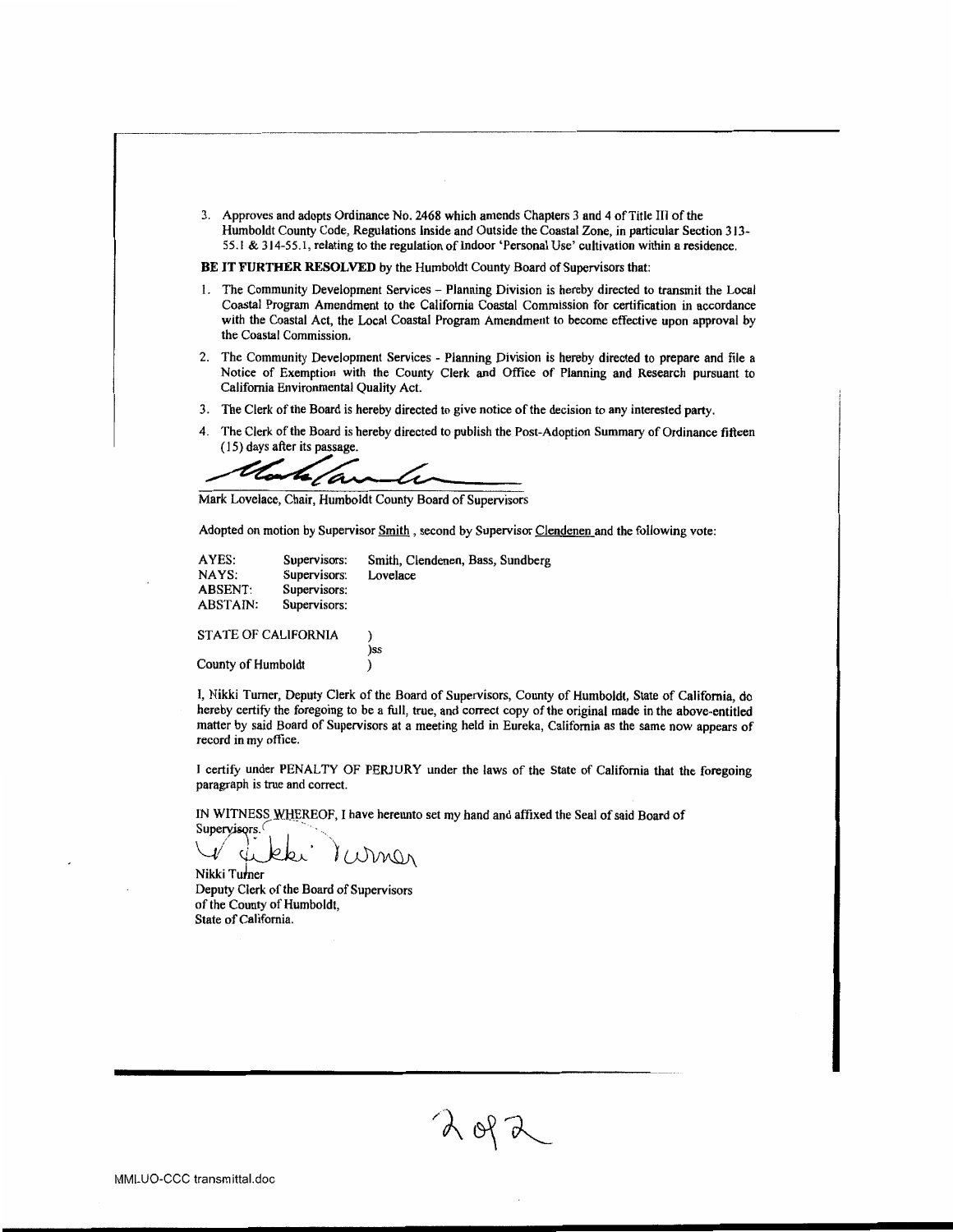#### BOARD OF SUPERVISORS, COUNTY OF HUMBOLDT, STATE OF CALIFORNIA

#### **ORDINANCE NO. 2468**

AN ORDINANCE OF THE BOARD OF SUPERVISORS OF THE COUNTY OF HUMBOLDT ADDING SECTION 313-55.1 AND SECTION 314-55.1 TO THE HUMBOLDT COUNTY ZONING CODE, RELATING TO THE REGULATION OF INDOOR MEDICAL MARIJUANA **CULTIVATION WITHIN A RESIDENCE.** 

The Board of Supervisors of the County of Humboldt do ordain as follows:

- Section 313-55.1 of Chapter 3 of Division 1 of Title III is hereby amended as shown on SECTION 1. the attached pages.
- Section 314-55.1 of Chapter 3 of Division 1 of Title III is hereby amended as shown on **SECTION 2.** the attached pages.
- Amendments to 314-55.1 (Regulations Outside the Coastal Zone) shall take effect and be **SECTION 3.** in force thirty (30) days from the date of its passage. Amendments to 313-55.1 (Regulations Inside the Coastal Zone) shall take effect immediately upon certification of the proposed amendments to the local coastal program. A summary shall be published at least five (5) days before the date set for adoption and again fifteen (15) days after passage of this ordinance. It shall be published at least once with the names of the Board of Supervisors voting for and against the ordinance in a newspaper of general circulation published in the County of Humboldt, State of California.

PASSED, APPROVED, AND ADOPTED this 13<sup>th</sup> day of December 2011.

Supervisors - Smith, Sundberg, Bass, Clendenen AYES: NOES: Supervisors - Lovelace **ABSENT:** Supervisors-

tak here le

Chair of the Board of Supervisors of the County of Humboldt, State of California

 $(SEAL)$ 

ATTEST: Nikki Turner Deputy Clerk of the Board of Supervisors County of Humboldt, State of California

Nikki Turner - Deputy

**EXHIBIT NO. 2** 

**APPLICATION NO. HUM-MAJ-1-12 HUMBOLDT COUNTY LCP AMENDMENT COUNTY ORDINANCE NO.** 2468 (1 of 8)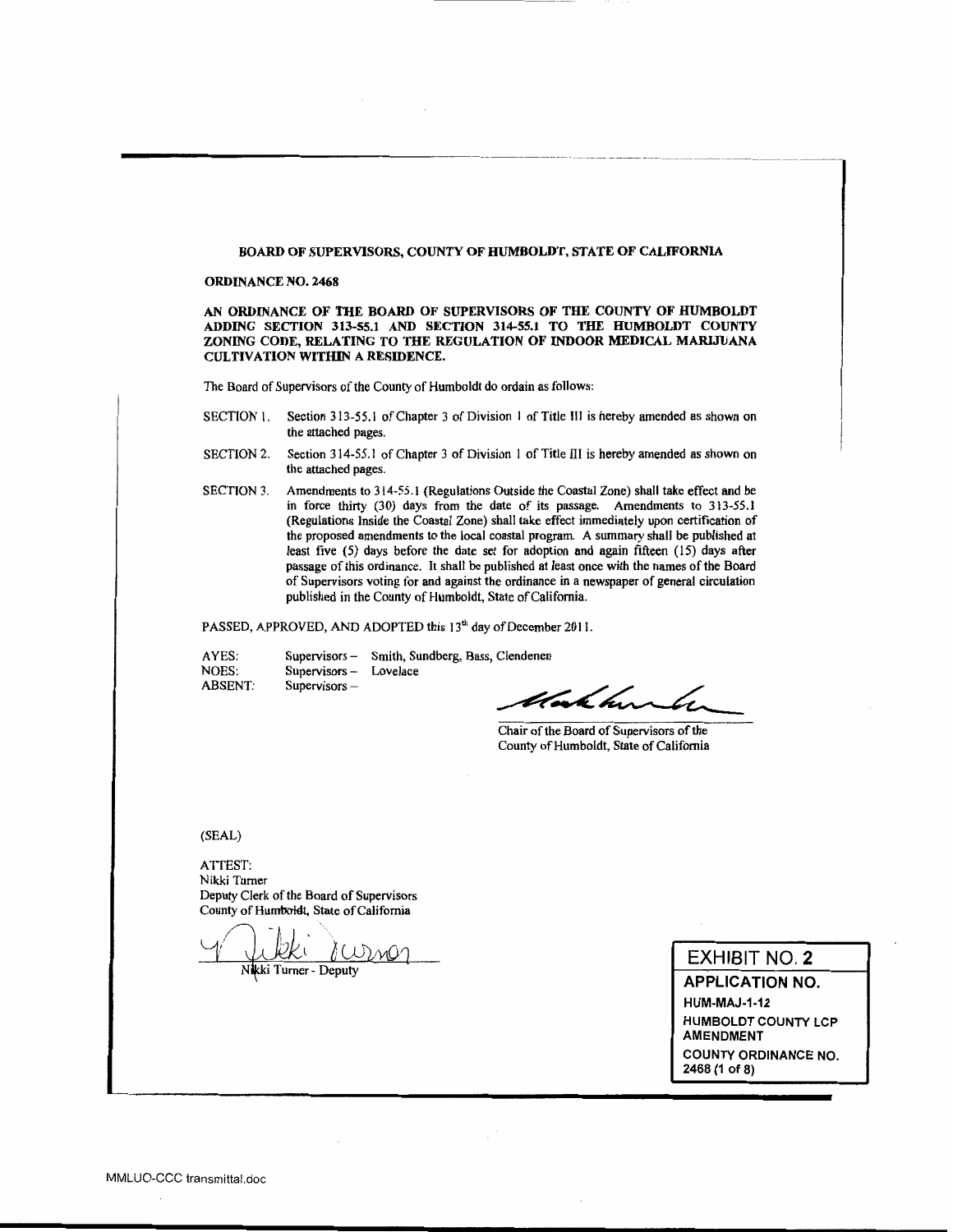#### 313-55.1 **MEDICAL MARIJUANA LAND USES: COASTAL**

## 55.1.1 Authority and Title

Pursuant to the authority granted by Article XI, section 7 of the California Constitution, California Government Code section 25845, and California Health and Safety sections 11362.83 and 11362.768(f), the Board of Supervisors does hereby enact this Code, which shall be known and may be cited as the "Medical Marijuana Land Use Code".

## 55.1.2 Purpose and Intent

The purpose and intent of the Medical Marijuana Land Use Code ("MMLUC" or "this Code") is to regulate the cultivation of medical marijuana for personal use in a residence or detached accessory building in a manner that is consistent with State law and which promotes the health, safety, comfort, convenience, and general welfare of the residents and businesses within the unincorporated area of Humboldt County by balancing three primary needs: the needs of patients and their caregivers to have access to medical marijuana; the needs of residents, businesses, and communities to be protected from public health, safety, and nuisance impacts that can accompany the residential cultivation and processing of medical marijuana for an individual patient's use; and the need to eliminate, or at least limit to the extent possible, the harmful environmental impacts that can accompany marijuana cultivation.

Despite the three needs identified above, nothing in this Code shall be construed to: allow persons to engage in conduct that endangers themselves or others, or causes a public nuisance as defined herein; allow the use or diversion of medical marijuana for non-medical purposes; or allow any activity relating to the cultivation, processing, distribution, or consumption of marijuana that is otherwise illegal under the laws of the State of California. This Code is not intended to criminalize any activity which is otherwise permitted under state law and it is not intended to authorize conduct that is otherwise prohibited by state law.

## 55.1.3 Findings

The Board of Supervisors of the County of Humboldt hereby finds and declares the following:

- 1. In 1996, California voters approved Proposition 215 (codified as Health and Safety Code section 11362.5, and entitled "The Compassionate Use Act of 1996").
- 2. The intent of the Compassionate Use Act is to permit the cultivation and possession of medical marijuana for the personal use of a seriously ill patient without fear of criminal prosecution against the patient, the patient's caregiver or the physician who recommended medical marijuana for the patient. The Act further provides that "nothing in this section shall be construed to supersede legislation prohibiting persons from engaging in conduct that endangers others, or to condone the diversion of marijuana for non-medical purposes."
- 3. In 2004, Senate Bill 420 (codified as Health and Safety Code sections 11362.7 et seq. and known as the "Medical Marijuana Program Act" or "MMPA") was enacted to clarify the scope of the Compassionate Use Act.

 $2048$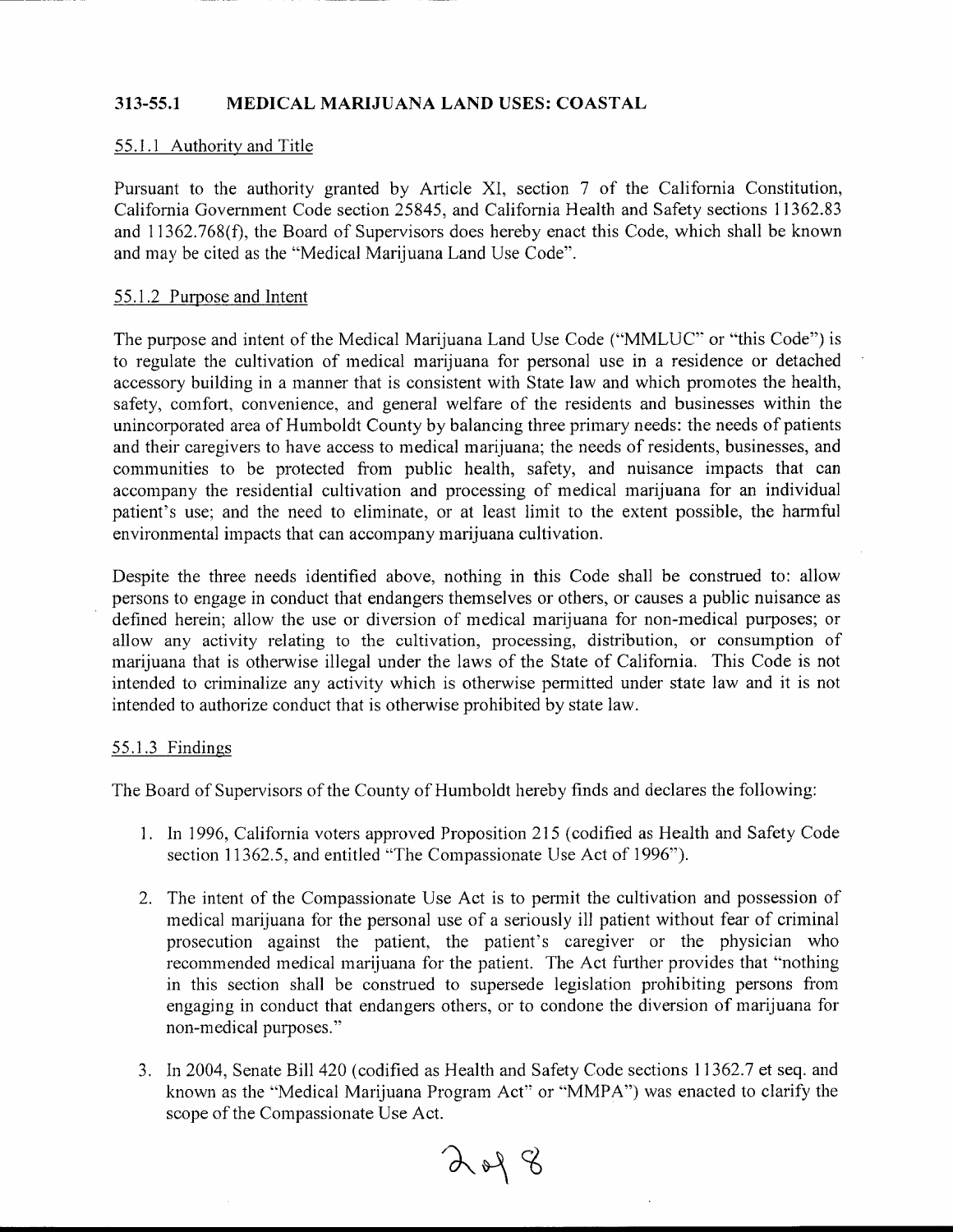- 4. Neither the Compassionate Use Act nor the Medical Marijuana Program Act address land use or building code issues that may arise from the residential cultivation or processing of medical marijuana for personal use within the County.
- 5. In August 2008, the California Attorney General issued Guidelines for the Security and Non-Diversion of Marijuana Grown for Medical Use that were intended to further clarify California laws governing medical marijuana, and provide guidelines for patients and law enforcement to ensure that medical marijuana is not diverted for non-medical purposes.
- 6. The federal Controlled Substances Act (codified as 21 U.S.C. sections 801 et seq.) is a regulatory system designed to combat recreational drug abuse by making it unlawful to manufacture, distribute, dispense, or possess any controlled substance. The Act lists marijuana as a controlled substance, classifying it as a Schedule I Drug, which is defined as a drug or other substance that has a high potential for abuse, which has no currently accepted medical use in treatment, and has not been accepted as safe for use under medical treatment.
- 7. The United States Congress has provided that states are free to regulate in the areas of controlled substances, including marijuana, provided that state law does not positively conflict with the Controlled Substances Act (see 21 U.S.C. 903). The California Attorney General, citing to California case law, has opined that neither the Compassionate Use Act nor the Medical Marijuana Program Act conflict with the Controlled Substances Act because, in adopting these laws, California did not legalize medical marijuana, but instead exercised the state's reserved powers to not punish certain marijuana offenses under state law.
- 8. Law enforcement agencies report that depending upon the marijuana strain and whether it is grown indoors or outdoors, one plant may yield averages of roughly one-quarter to one and a half pounds of usable marijuana per plant. As of 2010, law enforcement indicates the value of illegal marijuana grown in the County to be roughly \$1,500 to \$4,000 per pound.
- 9. Due to the high monetary value placed upon marijuana, the County has experienced a number of home invasion robberies, thefts, and violent crimes, including homicides, related to marijuana cultivation. To defend against theft and armed robbery, some growers of marijuana have taken to arming themselves, which creates the potential for gunfire in the residential areas where indoor cultivation of marijuana is frequently occurring. The County has also experienced a number of residential fires from overloaded or improperly modified electrical systems used to power grow lights and exhaust fans for the cultivation of marijuana. Additionally, the County has experienced soil and water contamination due to leaks and improperly stored fuels and supplies for generators used to power grow lights and fans for off-the-grid marijuana grows.
- 10. Widespread indoor cultivation of marijuana in Humboldt County has led to a decrease in needed rental housing stock as rental homes are converted solely to structures to grow marijuana in, as well as excessive energy consumption to power the lights, fans, and other systems needed for a large indoor marijuana growing operation. As rental homes are converted to these grow structures, the character of the neighborhood around the grow structure deteriorates.

 $\partial^2\phi$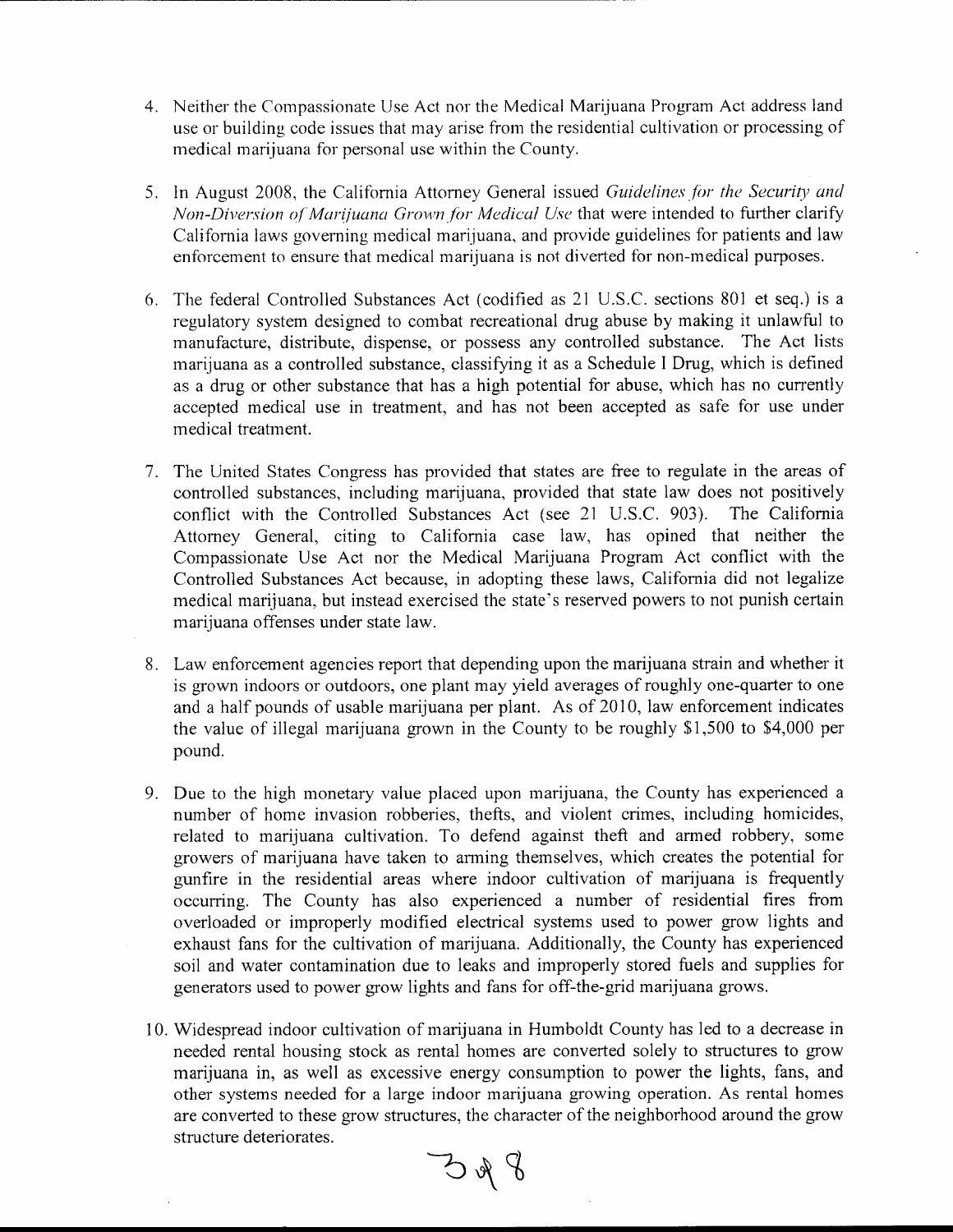- 11. Marijuana that is grown indoors can lead to mold, mildew, and moisture damage to the building in which it is grown. Landlords, who thought they were renting a home for people to live in, later find that their property was turned into a structure to grow marijuana and extensively damaged by that use, requiring new flooring, walls, ceiling, electrical and plumbing work to return the home to a habitable state. Growing marijuana is susceptible to plant diseases, mold, mildew, and insect damage and may be treated with insecticides and herbicides that may harm human health when applied or when the chemical is disposed of in the trash or in the sewage disposal system.
- 12. Cultivation of marijuana may also result in private or public nuisances. Whether grown indoors or outdoors, marijuana plants, particularly as they mature, produce a distinctive odor that is often detectable far beyond property boundaries. This strong, distinctive odor can interfere with neighboring owners' use and enjoyment of their property. In addition, this odor of growing or "green" marijuana may alert malefactors to the location where marijuana is grown and thereby create the risk of burglary and robbery at that location.
- 13. The right of qualified patients and their primary caregivers under state law to possess and cultivate marijuana for personal medical purposes does not confer upon them a right to create or maintain a nuisance. By adopting this Code, which regulates the land use aspects of indoor residential cultivation of medical marijuana for personal use, the County anticipates a significant reduction in complaints regarding medical marijuanarelated odors and residential mold and moisture issues affecting rental housing stocks, as well as a decrease in crime and fires related to the indoor cultivation and processing of medical marijuana.
- 14. The County finds that while the need for qualified patients and/or their caregivers to use and cultivate marijuana is authorized by state law, the potential land use impacts to the environment and to public health, safety and welfare as identified, necessitates that the County create regulations, such as this Code, to govern the indoor cultivation of medical marijuana in a residence for personal use in the County of Humboldt.
- 15. The County finds that the indoor cultivation of more than fifty (50) square feet of medical marijuana that is more than ten (10) feet tall per residence or detached accessory building, as defined herein, within the unincorporated area of the County will result in an unreasonable risk of crime, fire, and other nuisance-related impacts such as odors offensive to people living or working or recreating nearby, as well as resulting in the deterioration of the neighborhood character, decrease in rental housing stock, and excessive energy consumption and carbon dioxide emissions, along with the potential for diesel fuel and oil pollution from generators. Therefore, the indoor cultivation of more than fifty  $(50)$  square feet of medical marijuana that is more than ten  $(10)$  feet tall per residence or detached accessory building is hereby found and declared to be unlawful and a public nuisance.
- 16. The County further finds that the indoor cultivation of fifty (50) square feet or less of medical marijuana that is ten (10) feet tall or less per residence or detached accessory building, which is subordinate, incidental, and accessory to the residential use, within the unincorporated area of the County will achieve the goals of allowing qualified patients the ability to cultivate medical marijuana in their residence for their personal use,

 $\partial \rho$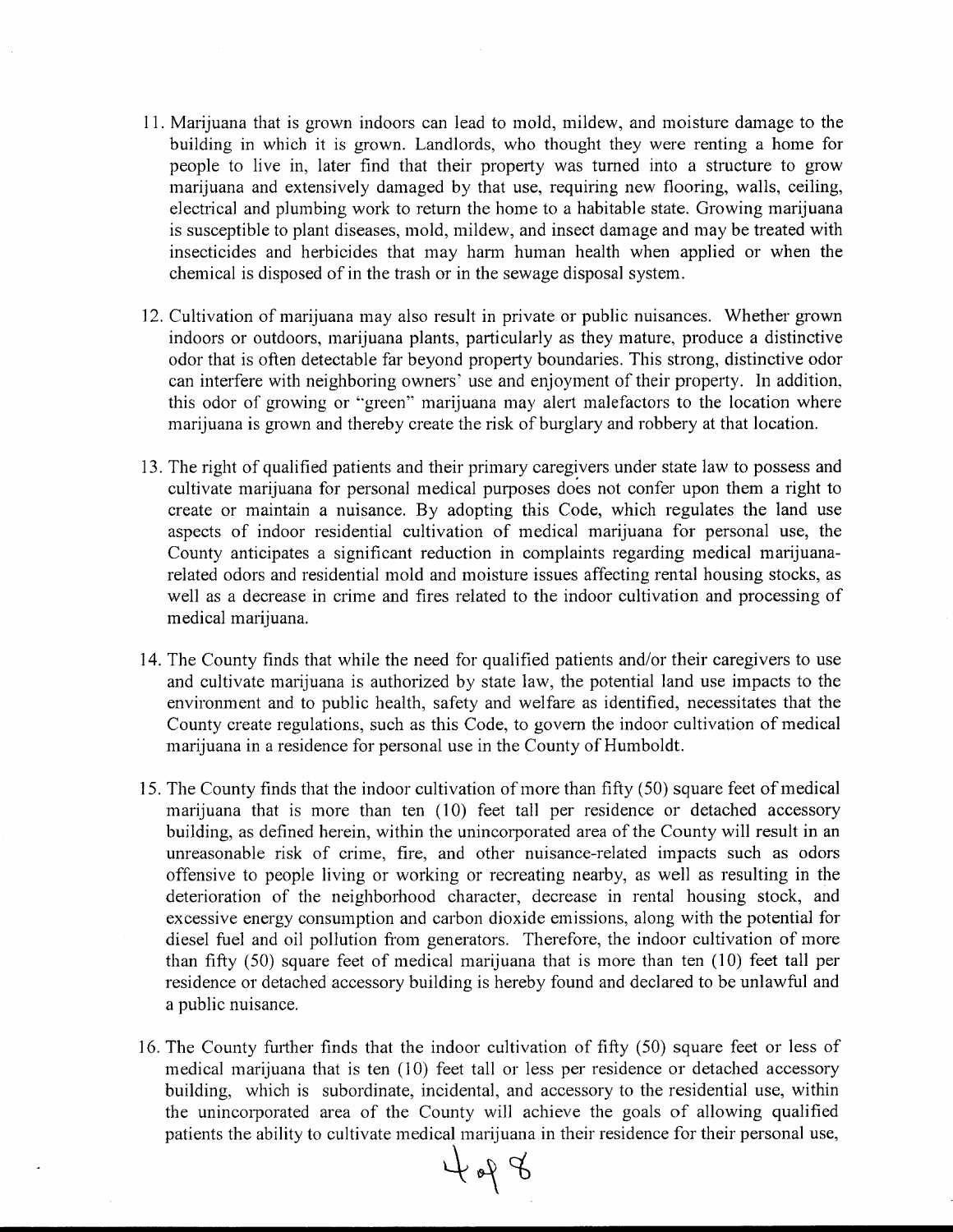while minimizing, to the extent possible, the negative impacts on the neighbors, the neighborhood, local businesses, and the community from a qualified patient's medical marijuana cultivation and processing.

## 55.1.4 Applicability and Interpretation

- 1. The indoor cultivation and processing of medical marijuana for personal use in a residence or detached accessory building within the jurisdiction of the County of Humboldt shall be controlled by the provisions of this Code, regardless of whether the cultivation or processing existed or occurred prior to the adoption of this Code.
- 2. Nothing in this Code is intended, nor shall it be construed, to exempt any indoor residential cultivation of medical marijuana for personal use, from compliance with the Humboldt County zoning and land use regulations, or all applicable local and state construction, electrical, plumbing, land use, or any other building or land use standards or permitting requirements, or any other applicable provisions of the County Code, or compliance with the Coastal Act, or any other applicable state or federal laws.
- 3. Nothing in this Code is intended, nor shall it be construed, to preclude a landlord from limiting or prohibiting marijuana cultivation, smoking, or other related activities by tenants.
- 4. The definitions in this Code are intended to apply to the MMLUC. Applicable definitions in Humboldt County Code section 313-135 et seq. and section 111-1 et seq. may also apply to this Code.

## 55.1.5 Severability

If any section, subsection, sentence, clause, portion, or phrase of this Code or the application thereof, is held invalid, illegal, or unconstitutional by the decision of any court of competent jurisdiction, such decision shall not affect the validity of any other portions of this Code. The County hereby declares that it would have passed this Code and each section, subsection, sentence, clause, portion, or phrase hereof, regardless of the fact that any one or more section, subsection, sentence, clause or phrase has been declared illegal, invalid, or unconstitutional.

### 55.1.6 Penalties

All of the remedies provided for in this section shall be cumulative and not exclusive for violations of this Code.

Any violation of this Code shall be, and the same hereby is declared to be, unlawful and a public nuisance and shall be subject to injunction, abatement or any other remedy available to the County under the applicable state and county laws, including the County's abatement and administrative penalty procedures.

## 55.1.7 Definitions

Except where the context otherwise requires, the following definitions shall govern the construction of this Code:

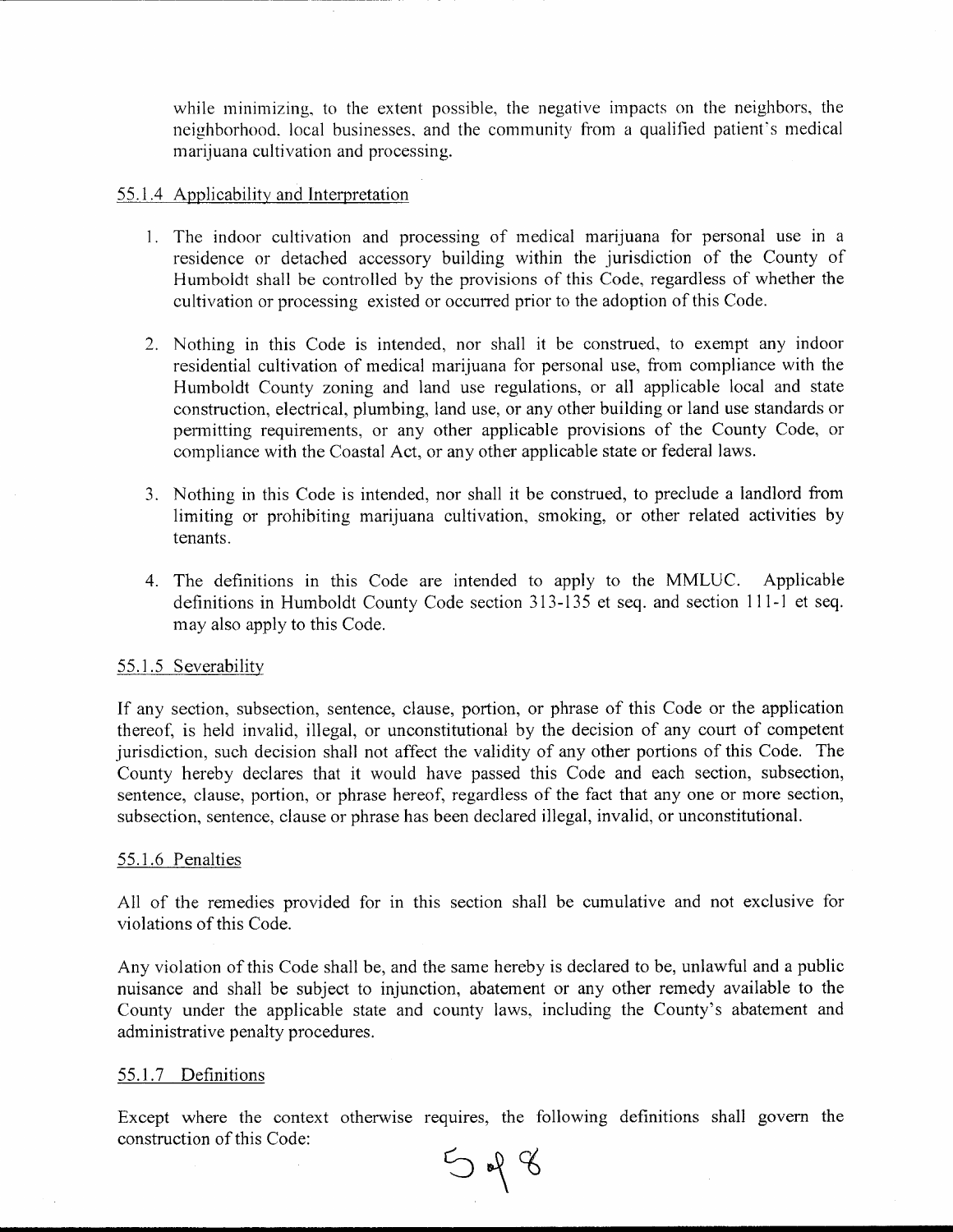Cultivation of Medical Marijuana for Personal Use: cultivation and processing of medical marijuana indoors in a residence or detached accessory structure by a qualified patient, or the primary caregiver on behalf of a qualified patient, which does not exceed fifty (50) square feet or ten  $(10)$  feet in height.

Detached Accessory Building - Residential: a building which is a) incidental and subordinate to the residence or residential use, b) located on the same parcel, and c) does not share at least ten (10) feet of common wall with the residence or other accessory building. A greenhouse may be considered a Detached Accessory Building if it is a fully enclosed, secure and lockable structure that has a roof supported by connecting walls extending continuously to a perimeter foundation or equivalent base to which the connecting walls are securely attached.

 $Indoor(s)$ : within a fully enclosed and secure structure that has a roof supported by connecting walls extending from the ground to the roof, and a foundation, slab, or equivalent base to which the floor is securely attached.

*Medical Marijuana*: marijuana, including concentrated cannabis or hashish, that has been recommended to an individual by a licensed physician for the treatment of an illness or disease pursuant to California Health & Safety 11362.5 et seq.

Personal Medical Marijuana: medical marijuana that is cultivated, processed, or stored for a single qualified patient's use.

Primary Caregiver: an individual designated by the qualified patient who has consistently assumed responsibility for the housing, health, or safety of that patient pursuant to statutory and case law.

*Qualified Patient*: a person who has a recommendation for medical marijuana by a Californialicensed physician, and who is entitled to the protections offered by California Health & Safety Code Section 11362.5, and who may or may not have an identification card issued by the State Department of Public Health identifying the individual as a person authorized to engage in the use of medical marijuana.

*Residence:* any structure designed or used for residential occupancy, regardless of whether it is located in a residential zone.

*Residential Cultivation:* the growing of fifty (50) square feet or less that is ten (10) feet or less in height of medical marijuana indoors within a residence or detached accessory structure, as defined herein. Such cultivation shall be for a qualified patient's personal use and must be subordinate, incidental, and accessory to the residential use.

# 55.1.8 Indoor Residential Cultivation for Personal Use

The County shall not interfere with a qualified patient's indoor residential cultivation of medical marijuana for that patient's personal use in the coastal zone, so long as the cultivation is in conformance with this Code and state law, including the California Coastal Act.

In order to eliminate the potential nuisance and health and safety impacts to the greatest extent

 $\beta$  po al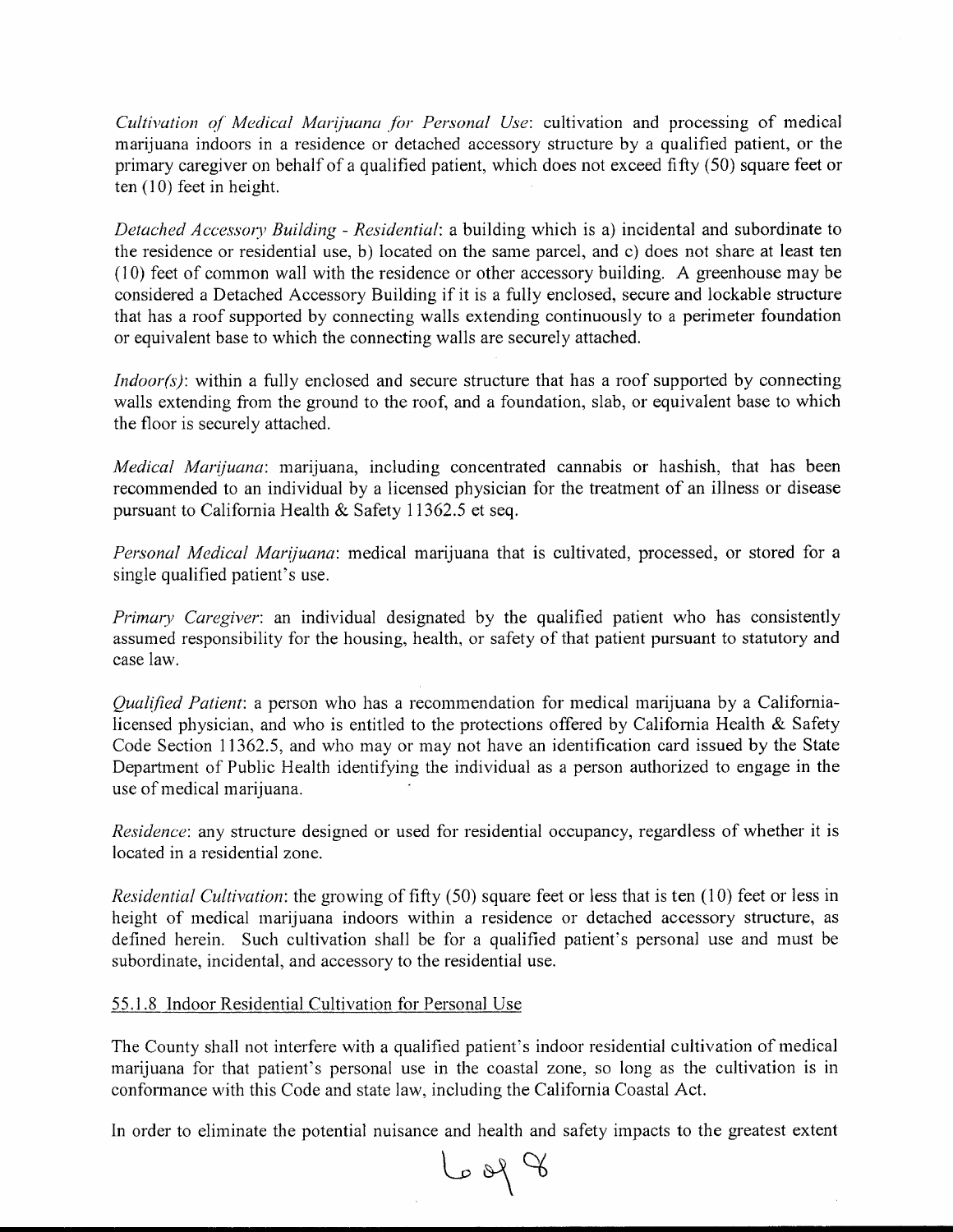possible, indoor residential medical marijuana cultivation and processing for personal use shall be in conformance with the following standards:

- 1. Medical marijuana cultivation in a residence shall not exceed fifty (50) square feet or exceed ten (10) feet in height per residence on a parcel; and
- 2. Medical marijuana cultivation in detached accessory buildings shall not exceed fifty (50) square feet or exceed ten (10) feet in height per residence on a parcel; and
- 3. A total of fifty (50) square feet of indoor medical marijuana cultivation for personal use, which does not exceed ten (10) feet in height, is permitted for each residence on a parcel, regardless of whether the cultivation occurs in a residence or in a detached accessory building. In no case shall a residence or a detached accessory building have a total of more than fifty (50) square feet or more than ten (10) feet in height of medical marijuana cultivation area per residence on the parcel, regardless of the number of qualified patients or primary caregivers residing at the residence or participating directly or indirectly in the cultivation: and
- 4. The medical marijuana cultivation and processing area in the residence or detached accessory building shall be indoors, as defined herein, posted with a legible copy of the individual patient's medical marijuana recommendation, secured against unauthorized entry, and maintained for the exclusive use of the qualified patient; and
- 5. Grow lights for medical marijuana cultivation for personal use in a residence or a detached accessory building shall not exceed 1200 watts total; and
- 6. All electrical equipment used in the indoor cultivation of medical marijuana in a residence or a detached accessory building shall be plugged directly into a wall outlet or otherwise hardwired. The use of extension cords to supply power to electrical equipment used in the residential cultivation of medical marijuana is prohibited; and
- 7. The use of gas products  $(CO_2$ , butane, etc.) for indoor medical marijuana cultivation or processing in a residence or a detached accessory building is prohibited; and
- 8. No toxic or flammable fumigant shall be used for indoor cultivation of medical marijuana in a residence or a detached accessory building unless the requirements of section 1703 of the California Fire Code have been met; and
- 9. On parcels that contain more than one residence, no odor of medical marijuana shall be detectable from the exterior of the residence or detached accessory building by a person of ordinary senses. On parcels that contain only one residence, no odor of medical marijuana shall be detectable from the property boundaries by a person of ordinary senses. To achieve this, the medical marijuana cultivation area shall be, at a minimum, mechanically ventilated with a carbon filter or other superior method to prevent the odor of marijuana from escaping the indoor cultivation area and negatively impacting neighbors and the surrounding community. Ventilation systems shall be installed in a manner that facilitates decommissioning and a return of the cultivation area to non-cultivation residential uses; and
- 10. From a public right of way, neighboring properties, or neighboring housing units, there shall

 $708$